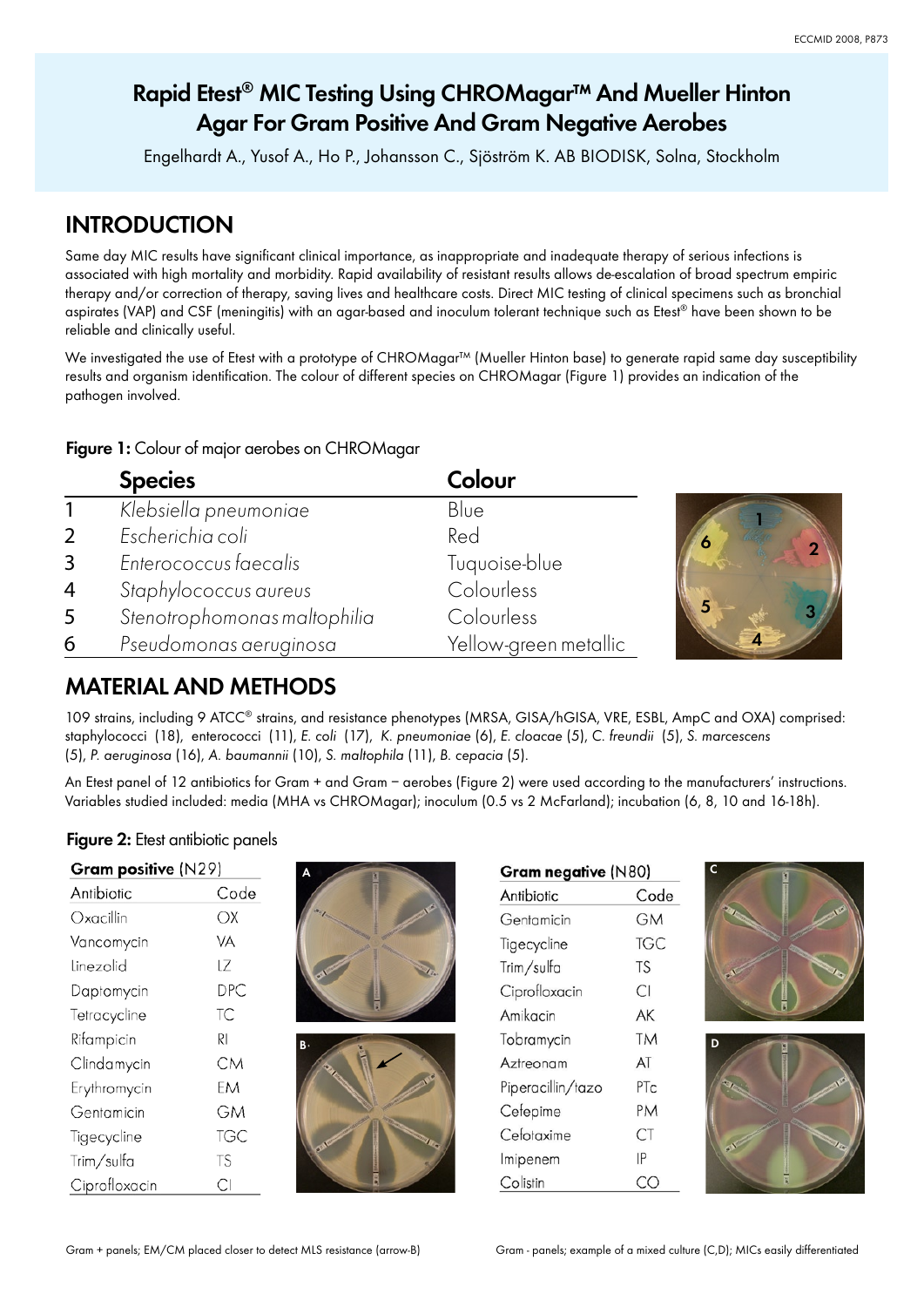







Inoculum agreement (EA ±1 dil < 90 %) for oxacillin, daptomycin, rifampicin, clindamycin and colistin





Rapid reading (EA ±2 dil < 90 %) for tetracycline, clindamycin and colistin Rapid reading (EA ±1 dil < 70 %) for tetracyline, clindamycin, tigecycline and colistin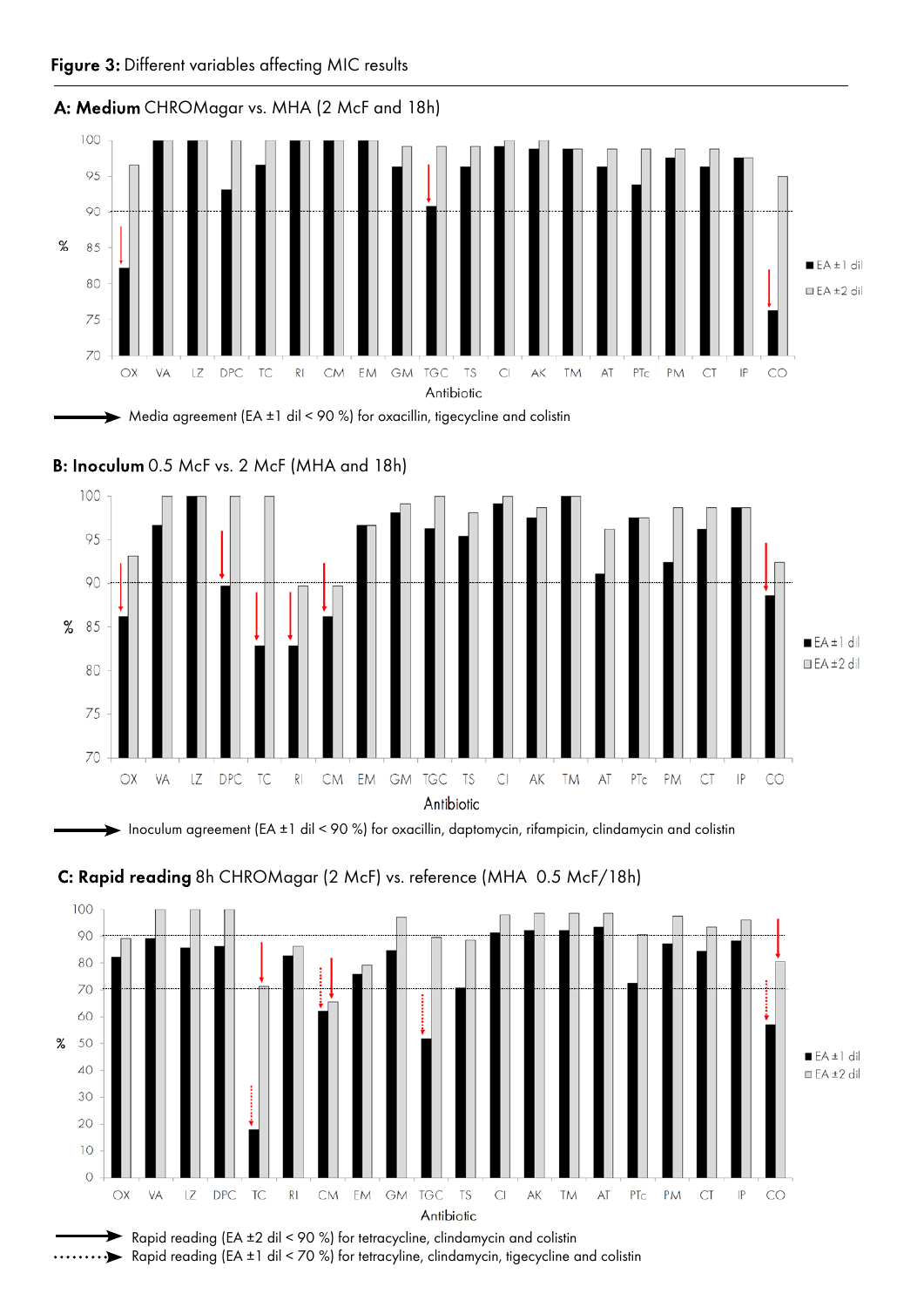#### Figure 4: Rapid vs. overnight results for E. faecalis on CHROM vs MHA



- A colour change was seen on CHROMagar after 8h for some species (Figure 4)
- MICs on CHROMagar was comparable to MHA (Figure 3A)
- Inoculum effects were minimal (Figure 3B)
- Rapid results on CHROMagar were comparable to reference MICs on MHA (Figure 3C)

**Figure 5:** MIC/MIC regression analysis – media and rapid reading vs. reference MICs



A: CHROMagar vs. MHA for ciprofloxacin



B: 8h on CHROMagar vs 18h on MHA for ciprofloxacin